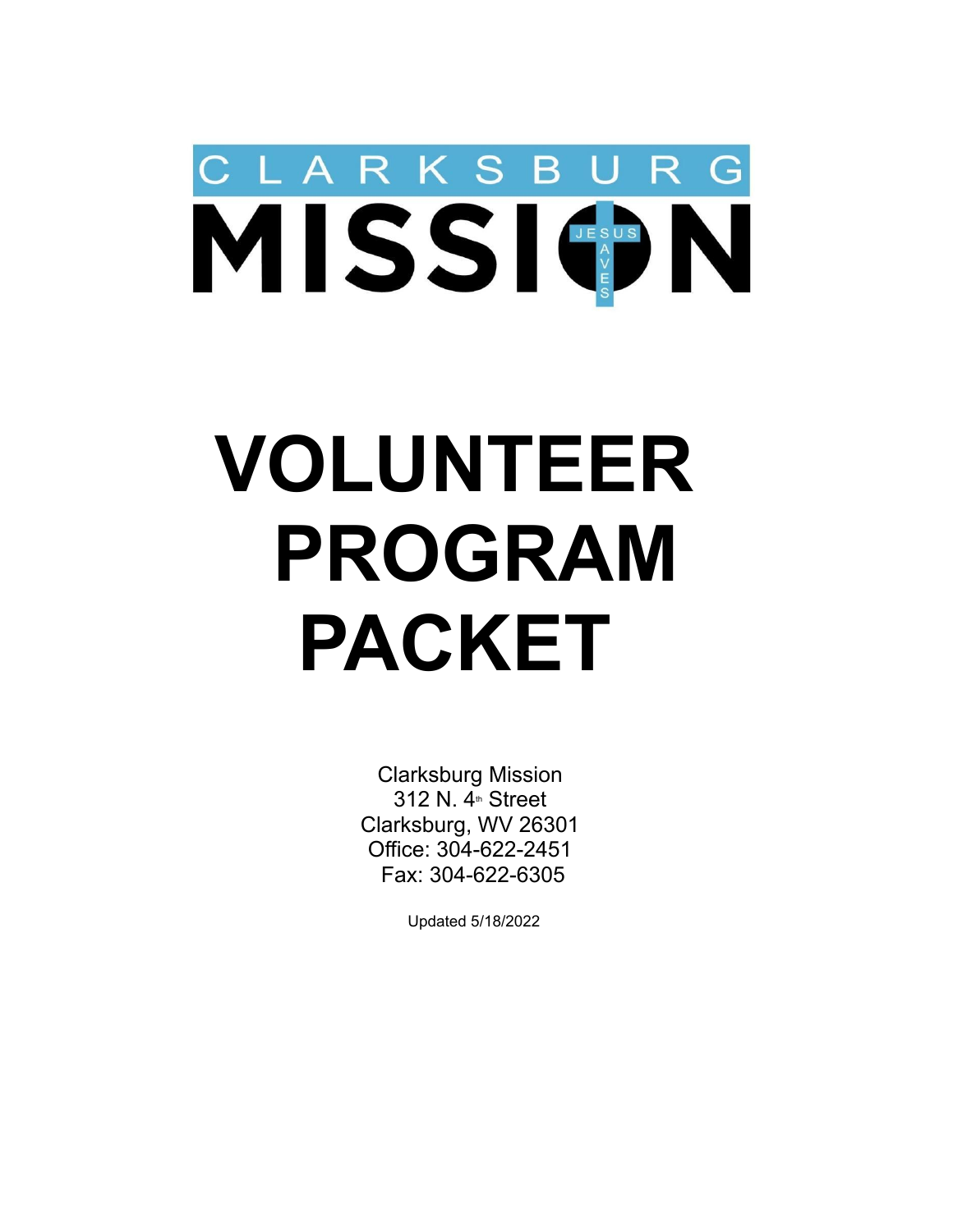## **Table of Contents**

| Orientation                              | 4              |
|------------------------------------------|----------------|
| <b>Contact information</b>               | 4              |
| What is the Clarksburg Mission?          | 4              |
| <b>Resurrections Program</b>             | 4              |
| <b>Veterans Program</b>                  | 5              |
| <b>Clarksburg Sober Living</b>           | 5              |
| <b>Volunteer Policies and Procedures</b> | 5              |
| Becoming a Volunteer                     | 5              |
| Applications                             | 5              |
| <b>Interviews</b>                        | 6              |
| Placement                                | 6              |
| Orientation                              | 6              |
| <b>Minors</b>                            | 6              |
| Program specific policies                | 6              |
| Dismissal of volunteer                   | 6              |
| Reasons for dismissal                    | 6              |
| <b>Exit interviews</b>                   | 6              |
| <b>General Guidelines</b>                | 6              |
| Sign In/Out                              | $\overline{7}$ |
| <b>Dress Code</b>                        | $\overline{7}$ |
| Smoking                                  | $\overline{7}$ |
| Parking                                  | $\overline{7}$ |
| Accident procedures                      | $\overline{7}$ |
| Safety procedures                        | $\overline{7}$ |
| <b>Volunteer rights</b>                  | $\overline{7}$ |
| Volunteer/guest/staff relationships      | 7              |
| Confidentiality                          | ſ              |
| Liability                                | 8              |
| <b>Conflict of interest</b>              | 8              |
| Drug free workplace                      | 8              |
| Equal opportunity                        | 8              |
| Grievance                                | 8              |
| Harassment                               | 9              |
| <b>Medication for clients</b>            | 9              |
| Media inquiries                          | 9              |
| Representation of the organization       | 9              |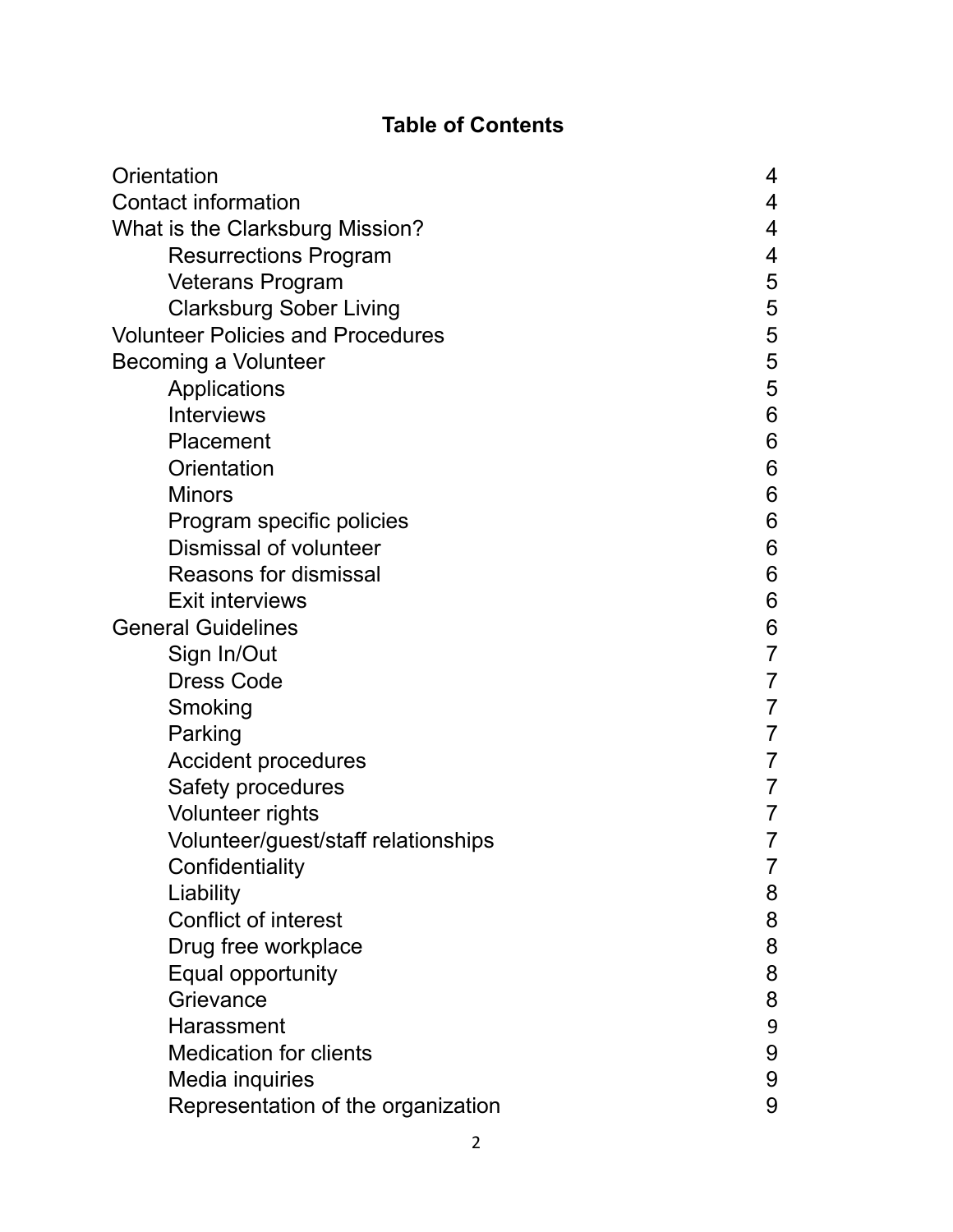| <b>Safety Guidelines</b>                                 | 9               |
|----------------------------------------------------------|-----------------|
| Maintenance volunteers                                   | 9               |
| Kitchen volunteers                                       | 9               |
| Office volunteers                                        | 10              |
| General                                                  | 10              |
| Paper cutter/shredder                                    | 10              |
| <b>Education volunteers</b>                              | 10              |
| <b>Driver volunteers</b>                                 | 11              |
| Special event volunteers                                 | 11              |
| <b>Cleaning volunteers</b>                               | 12 <sub>2</sub> |
| <b>Baler volunteers</b>                                  | 12              |
| Cleaning project volunteers                              | 12 <sup>2</sup> |
| Declutter project volunteers                             | 12 <sub>2</sub> |
| Paint removal project volunteers                         | 12              |
| Litter control volunteers                                | 13              |
| Paperwork                                                | 13              |
| <b>Badges</b>                                            | 13              |
| Mission Volunteer Program Application (Appendix I)       | 14              |
| <b>Volunteer Confidentiality Agreement (Appendix II)</b> | 15              |
| Release of Liability Form for Volunteers (Appendix III)  | 16              |
| Volunteer Incident Report (Appendix IV)                  | 17              |
| Volunteer Grievance Form (Appendix V)                    | 18              |
| Volunteer Exit Interview (Appendix VI)                   | 19              |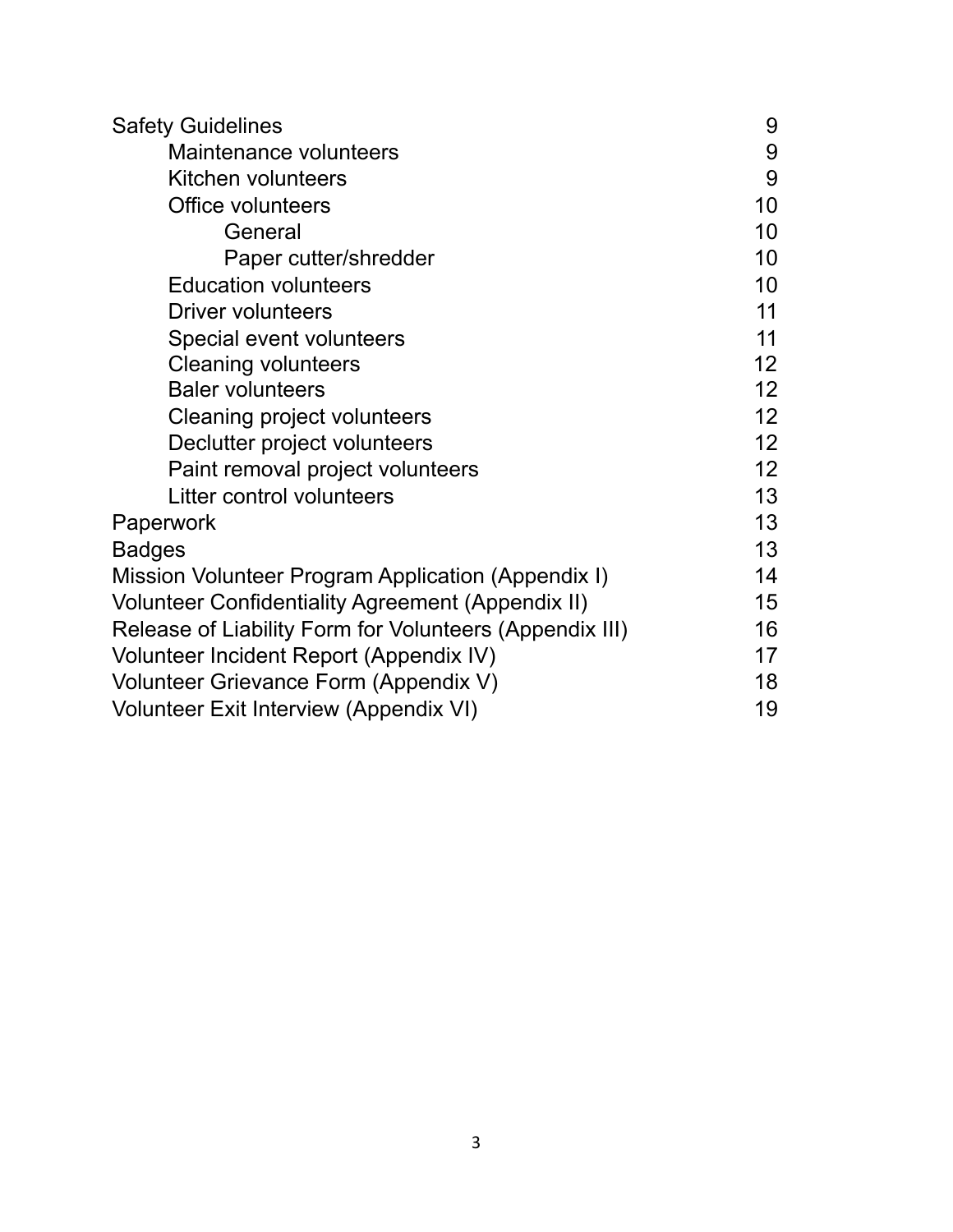#### **Orientation**

Orientation Meetings will be held on the second Wednesday of each month at 5:30 pm. Anyone wishing to volunteer must attend one meeting in order to volunteer at the Clarksburg Mission. It is our goal that everyone gets to know the Directors, Volunteer Coordinator and Department Supervisors you will be working with. If you have any questions, please feel free to contact the Volunteer Coordinator.

#### **Contact Information**

Clarksburg Mission 304-622-2451

Christie Johnson, Volunteer Coordinator 304-695-1033

Christie0472@gmail.com

#### **What is the Clarksburg Mission?**

Clarksburg Mission is a Christ-centered community sharing love and hope.

We are an intake and referral point; a life recovery program for hurts, habits and hang-ups; a veteran's shelter and housing center and so much more. We have as our focus the truth and grace of Jesus Christ as we help address the causes of homelessness.

## **What the Clarksburg Mission Does**

The Clarksburg Mission offers a life recovery program for hurts, habits and hang-ups to the homeless with the resurrection program. We offer a veteran's program that is in partnership with the local Louis A. Johnson Veterans Memorial Center and the National Veteran's Administration. We also have a Men's and Women's Sober Living program where they recover, rebuild and live.

#### **Resurrection Program**

We have found that a very large majority of those who struggle with homelessness suffer from substance use disorder and mental illness. While the state and national trend has been a brief detox followed by a 28-day resurrection program. We have found that it takes more time and more tools than that to achieve a life in recovery. In the last year we have begun to offer a free, men's and women's resurrection recovery program, our Resurrection Program. Here we focus on helping participants develop individualized and personalized recovery plans with accountability; attend in-house and outside 12 step groups; engage in Bible Studies, one-on-one recovery, life coaching and experience life in a therapeutic community. In their dedicated housing area, individuals in recovery will acquire a sponsor and begin to work the steps. Programming is provided by Christian mentors, recovery and life coaches. Guests are then ready to spend the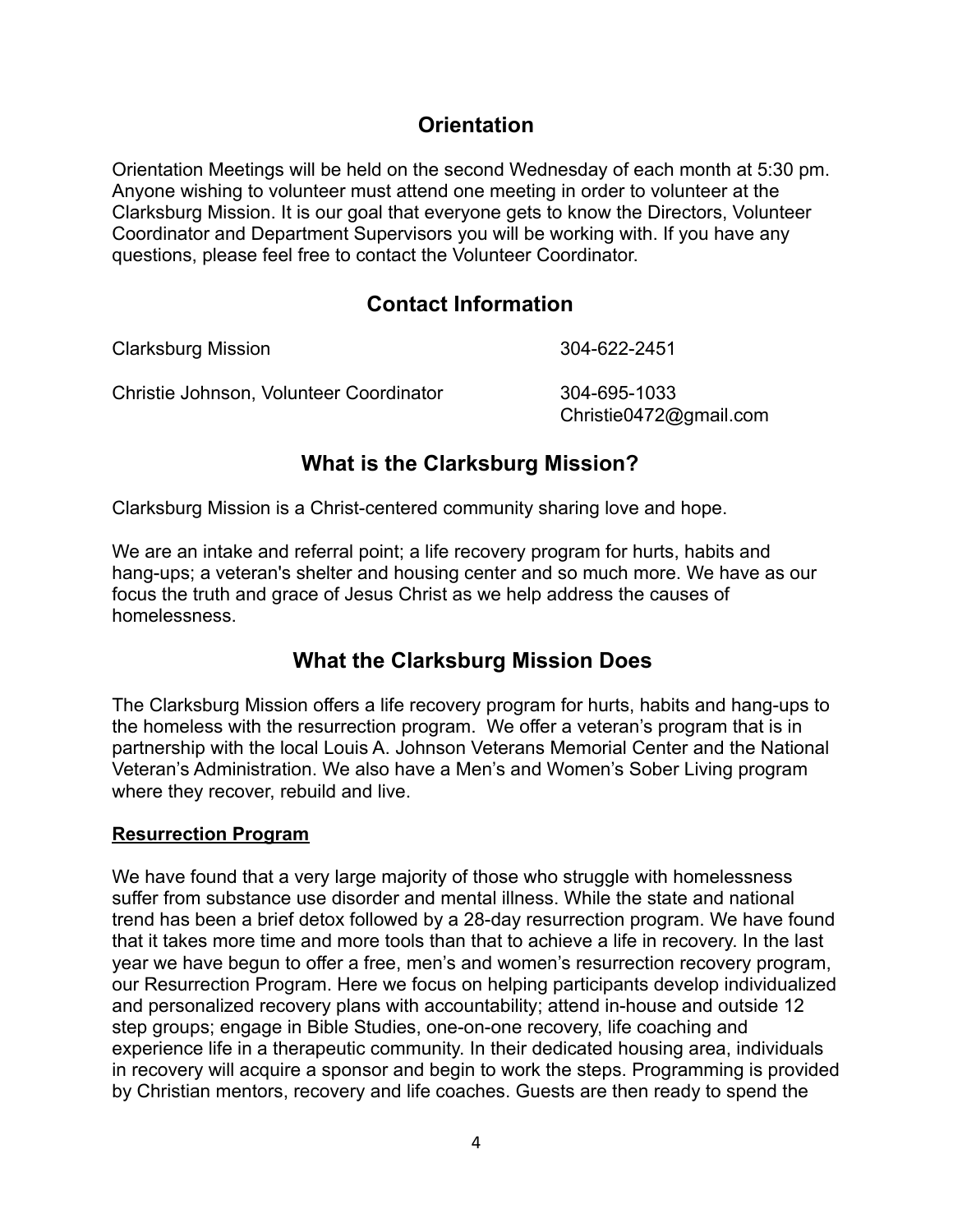next month's addressing life skills, obtaining employment, saving money, and working on acquiring their own housing. All the while they stay connected to their Mission family.

#### **Veterans Program**

In partnership with the local Louis A Johnson Veterans Medical Center and the National Veterans Administration we are able to offer shelter housing for up to 18 men and 3 women veterans and a robust range of services. Fortunately, for many years our national administration has determined to do all that it can to end veterans' homelessness and to improve the quality of life of former service persons. We have dedicated case managers on site able to access all manner of care for our veteran guests. The close physical proximity we have to our local VA and the deeply established relationships we have with all manner of service there allow us to advantage our veteran guests. All of our work with veterans harkens back to our original purposes in 1971. All work now has an eye toward HUD programming toward permanent housing through a HUD program available only to veterans.

#### **Clarksburg Sober Living**

The Clarksburg Mission has two beautiful homes in the heart of Clarksburg, WV that are dedicated to those in recovery from substance use disorder. Guests will begin to develop strong relationships and demonstrate transparency in their daily lives as they maintain accountability to the group. A consistent theme of honesty and integrity in all things is the goal as we work to develop connectedness and communal responsibility. Through this process, guests will gain independence and responsibility, both financially and emotionally, as they become the person they want to be. The Sober Living Homes provide a safe, caring, and supportive environment for guests to begin living a sober lifestyle and start healthy new relationships in the area's active and growing recovering community.

#### **Volunteer Policies and Procedures**

Volunteers are valuable resources to the Clarksburg Mission, its staff, and its guests. Volunteers are extended the right to be given meaningful assignments, to be treated as equal co-workers, to receive effective training and supervision, have full involvement and participation, and receive recognition for work accomplished. In return, volunteers agree to actively perform their duties to the best of their abilities and to remain loyal to the values, goals, and policies of the Clarksburg Mission.

Volunteers may be involved in all programs and activities of the organization and serve at all levels of skill and decision-making. Volunteers will not, however, be used to displace paid employees.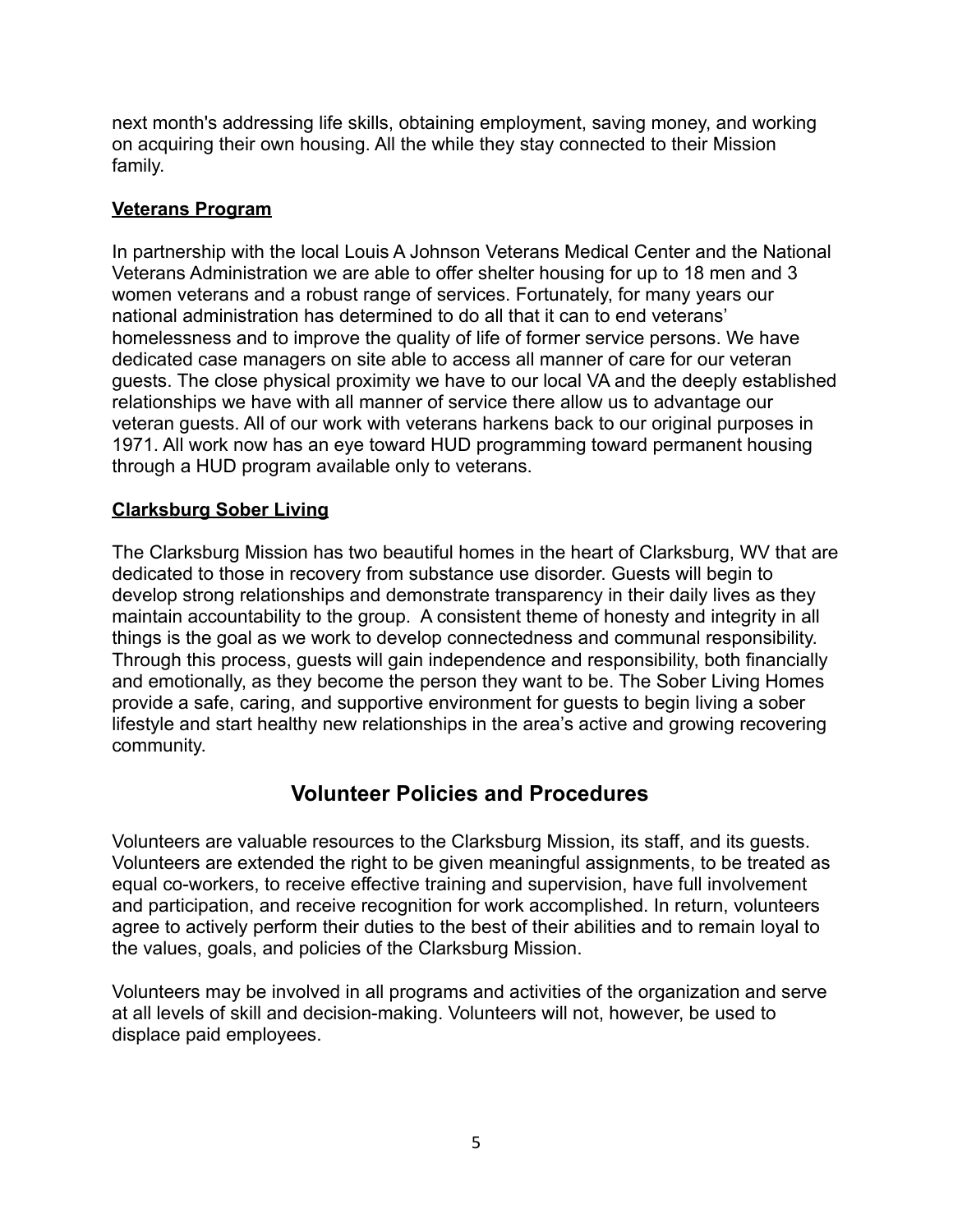#### **Becoming a Volunteer**

**Applications.** Anyone interested in becoming a volunteer with the Clarksburg Mission will be asked to complete a volunteer application. The application includes basic contact information, areas of interest, and emergency contact information. (Appendix I)

**Interviews.** Each prospective volunteer may be interviewed by the Volunteer Coordinator to determine the applicant's qualifications, available days and hours, and preferred volunteer position.

**Placement.** In placing a volunteer in a position, attention will be paid to the interests and capabilities of the volunteer and to the requirements of the volunteer position. No placement shall be made unless the requirements of both the volunteer and the Department Supervisor can be met. No volunteer should be assigned to a "make-work" position, and no position should be given to an unqualified or disinterested volunteer.

**Orientation.** All volunteers are required to attend one monthly orientation. Orientations are offered the second Wednesday of each month at 5:30pm.

**Minors.** Volunteers who have not reached the age of 18 must be accompanied by a parent or legal guardian.

**Program specific policies.** Individual departments within the Clarksburg Mission may have specific standards and procedures. Volunteers are required to abide by program policies and procedures in addition to those in this handbook. Department Supervisors are responsible for sharing this information with the volunteers.

**Dismissal of a volunteer.** Volunteers who do not adhere to the rules and procedures of the organization or who fail to perform their volunteer assignments at a satisfactory level may be subject to dismissal. No volunteer will be terminated until the volunteer has had an opportunity to discuss the reasons for possible dismissal with their Department Supervisor.

**Reasons for dismissal.** Possible grounds for dismissal may include, but are not limited to, the following: gross misconduct or insubordination, being under the influence of alcohol or drugs, theft of property or misuse of organization equipment or materials, abuse or mistreatment of guests or co-workers, failure to abide by organization policies and procedures, and failure to satisfactorily perform assigned duties.

**Exit interviews**. Exit interviews will be conducted with the Volunteer Coordinator and volunteers who are leaving their positions. The interview should ascertain why the volunteer is leaving the position, suggestions the volunteer may have about improving the position, and the possibility of involving the volunteer in some other capacity with the organization in the future (Appendix VI).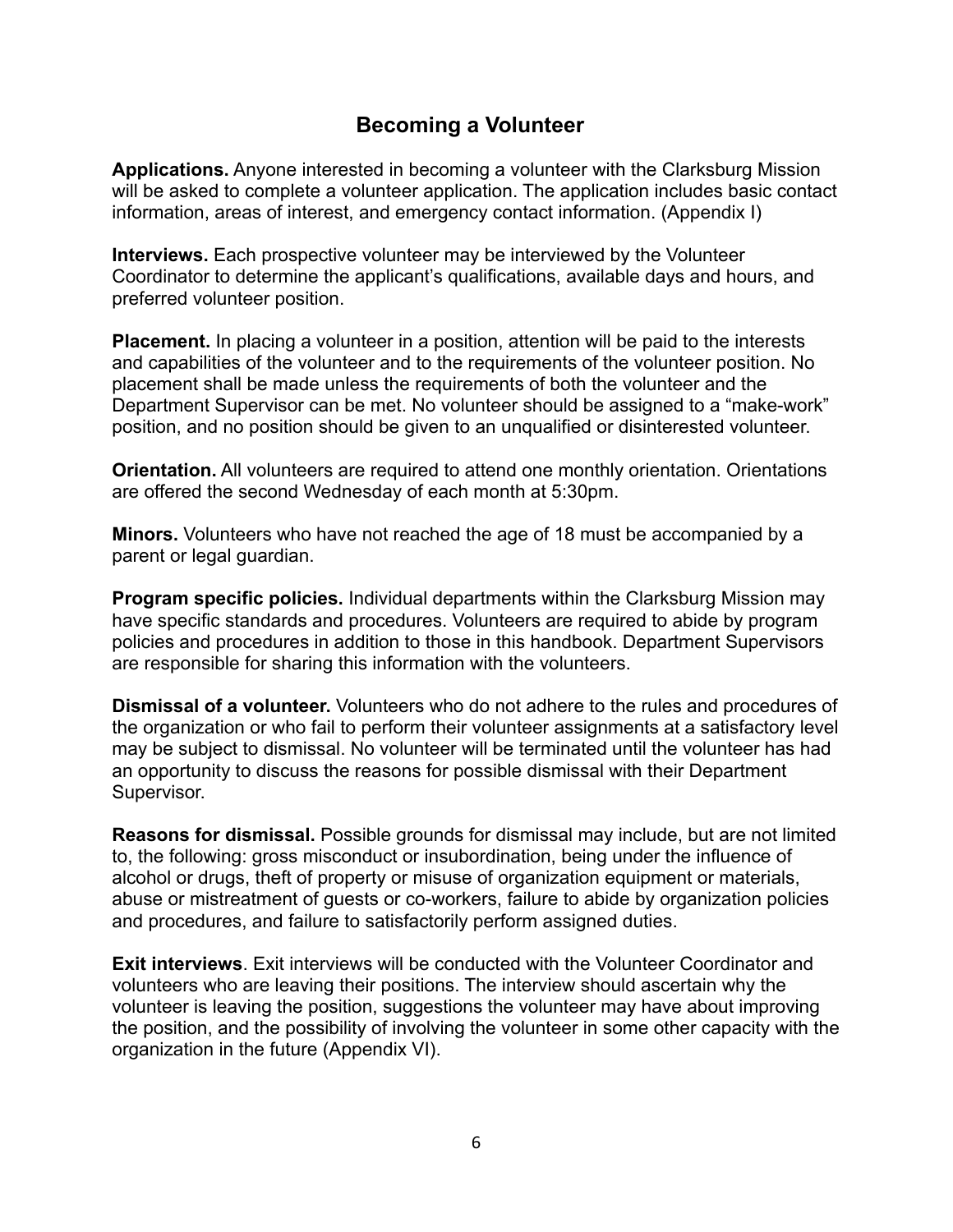#### **General Guidelines**

**Attendance.** Volunteers and Department Supervisors work together to determine a schedule that works for both parties. Volunteers are asked to call or text the Volunteer Coordinator and provide as much notice as possible when unable to fulfil their commitment to serve as scheduled.

**Sign In/Out.** Volunteers are expected to sign in upon arrival. They should sign out at the end of their work period. Volunteers do not have to sign out for their breaks.

**Dress code.** All Volunteers are expected to dress in neat and respectable attire. Examples of appropriate attire include shirts with collars or t-shirts, jeans, shorts or cargo pants, shoes, boots or sandals. Each department may have a specific dress code that you must follow. Unacceptable attire includes shirts with obscene, rude, or racial pictures or remarks, pagan or satanic symbols, beer or drug pictures or advertisements, short shorts or short skirts, belly shirts or tank tops, low cut/see-through blouses or dresses. Volunteers of the Clarksburg Mission must be clean and well groomed. Clothing must be clean.

**Smoking**. The Mission Smoking Policy follows the West Virginia State and local ordinances. Smoking of all tobacco or other similar products is prohibited inside the buildings and at the Fourth Street entrances to the facility. Smokers are expected to responsibly get rid of smoking debris.

**Parking**. Parking is provided for visitors in front of the buildings. Volunteers may park on Clark Street, in the 200 block of Fourth St., or in the lot catty-corner from the Mission **Office** 

**Accident procedures**. Volunteers must immediately report any injuries while volunteering. Their Department Supervisor will provide an Incident Report to be completed immediately. If a volunteer witnesses an incident, they should notify their Department Supervisor or Volunteer Coordinator immediately. A written report must also be completed. (Appendix IV)

**Safety procedures**. Each volunteer is expected to obey safety rules and exercise caution in all work activities. Immediately report any unsafe conditions or hazardous situations that you observe to your Department Supervisor or the Volunteer Coordinator. If you are unsure how to do a job safely, ask your Department Supervisor.

**Volunteer rights**. All Clarksburg Mission volunteers have the right to be treated in a considerate and respectful manner that emphasizes human dignity.

**Volunteer/guest/staff relationships**. Volunteers must maintain a professional relationship with other volunteers, staff members and guests at all times. Volunteers should not engage in personal associations with guests and should discourage any attempts on the part of the guests to develop such relationships.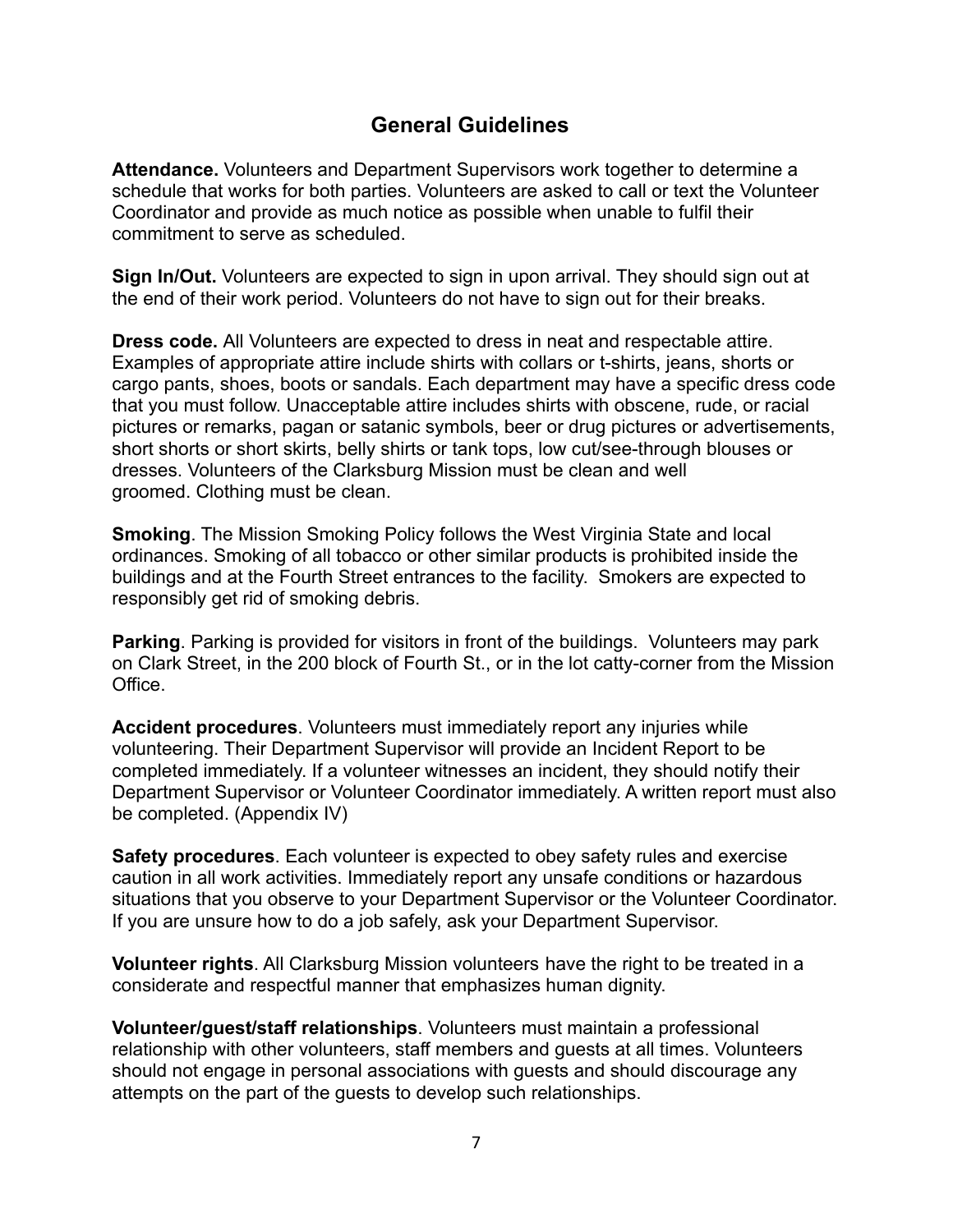**Confidentiality**. The Volunteer agrees to keep all Employer's business records and affairs confidential during and after the term of the Volunteer's time at the Clarksburg Mission. Employer's business includes any information regarding the Employer's customers, supplies, finances, research, development, or any other technical or business information.

The Volunteer agrees not to make any unauthorized copies of any of the Clarksburg Mission's business information without Clarksburg Mission's Executive Director's consent, not to remove any of Employer's business records or information from the Clarksburg Mission's facilities.

All Volunteers are required to complete the Volunteer Confidentiality Agreement Form included. (Appendix II)

**Liability**. The volunteer assumes personal responsibility for their safety, this includes being free from the influence of drugs and alcohol. Volunteers will make reasonable judgment concerning whatever task they undertake and refuse any task that may not be of an appropriate skill level which they are prepared to handle.

All Volunteers are required to complete the Release of Liability Form included. (Appendix III)

**Conflict of interest**. No person who has a conflict of interest with any activity or program of the organization, whether personal, philosophical, or financial shall be accepted or serve as a volunteer. Those volunteers who find themselves to be in a conflict situation should immediately report the nature of the conflict to their Department Supervisor.

**Drug free workplace**. The Clarksburg Mission maintains a substance-free workplace. Accordingly, the Clarksburg Mission prohibits the unlawful manufacture, distribution, dispensation, possession or use of alcohol and illegal drugs in and on Mission owned or controlled property.

In the event any volunteer is found by the authorities to be manufacturing, distributing, dispensing, possessing, or using illegal drugs during his or her Volunteering time, they will be asked to leave the premises and not allowed to return.

**Equal opportunity**. The Mission is committed to providing equal opportunity for all volunteers and applicants without regard to race, color, religion, national origin, sex, age, marital status, sexual orientation, disability, political affiliation, personal appearance, family responsibilities, matriculation or any other characteristic protected under federal, state, or local law. Each person is evaluated on the basis of personal skill and merit.

**Grievance**. Whenever a volunteer has a job-related question, problem or concern with the Clarksburg Mission, there are people available to help resolve the matter. We are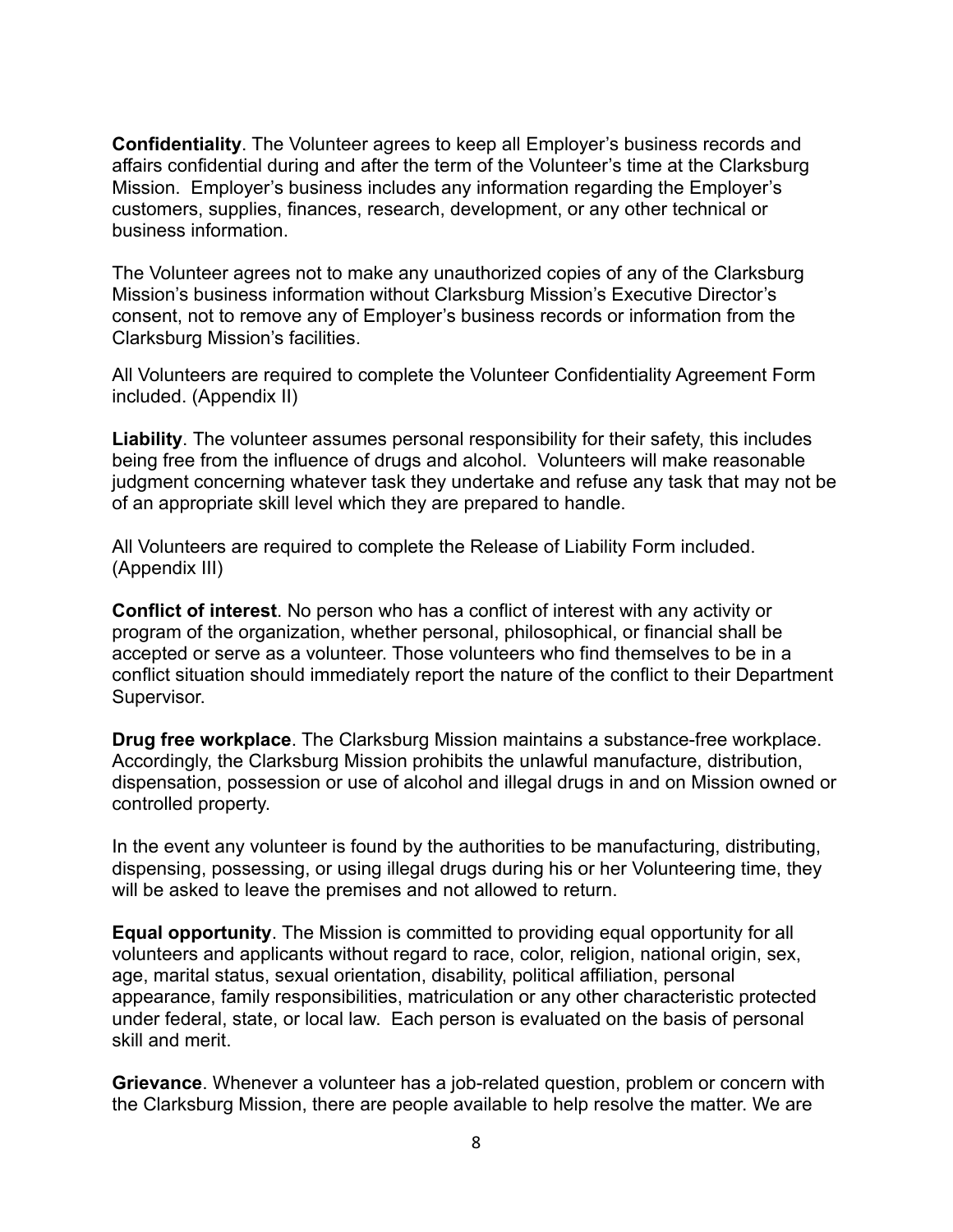committed to providing an inclusive discussion of the issue with their Department Supervisor. It is expected that most disagreements will be dealt with at the lowest level of the chain of command. If informal conflict resolution fails to resolve a volunteer's problem, a grievance may be completed and submitted to the Volunteer Coordinator. (Appendix V)

**Harassment**. It is the policy of the Clarksburg Mission that it will not permit verbal or physical conduct by a volunteer which harasses, disrupts, or interferes with another's work performance or which creates an intimidating, offensive or hostile environment.

**Medications for clients**. Volunteers may not administer medications of any kind, including over the counter medicines, to clients in any Clarksburg Mission program.

**Media inquiries**. The Clarksburg Mission respects the privacy of any guest when it comes to any type of media releases; therefore, volunteers are asked to not take pictures of guests and post them on any social media platform.

**Representation of the organization**. Prior to any action or statement which might significantly affect or obligate the Clarksburg Mission, volunteers should seek prior consultation and approval from the Volunteer Coordinator. These actions may include but not limited to public statements to the press, lobbying efforts with other organizations, collaborations or joint initiatives, or any agreements involving contractual or other financial obligations. Volunteers are authorized to act as representatives of the organization as specifically indicated within their job descriptions and only to the extent of such written specifications.

## **Safety Guidelines**

**Maintenance volunteers:**

- Volunteers will use appropriate eye or face protection where there are exposures to eye or face hazards.
- Volunteers will use appropriate hand protection when exposed to hazards.
- Volunteers will use hearing protection when exposed to loud noises from equipment.
- Volunteers will use masks when working in dusty areas to prevent inhaling unhealthy substances.
- Volunteers must wear close toe nonslip shoes, tennis shoes or boots.
- Volunteers must be mindful of their surroundings at all times.
- Volunteers must pay close attention to what and who is around them at all times.

**Kitchen volunteers:**

- Use knives safely. A dull knife is more likely to slip and cut you than a sharp one.
- Don't use the same cutting board for raw meat, fruits, and vegetables.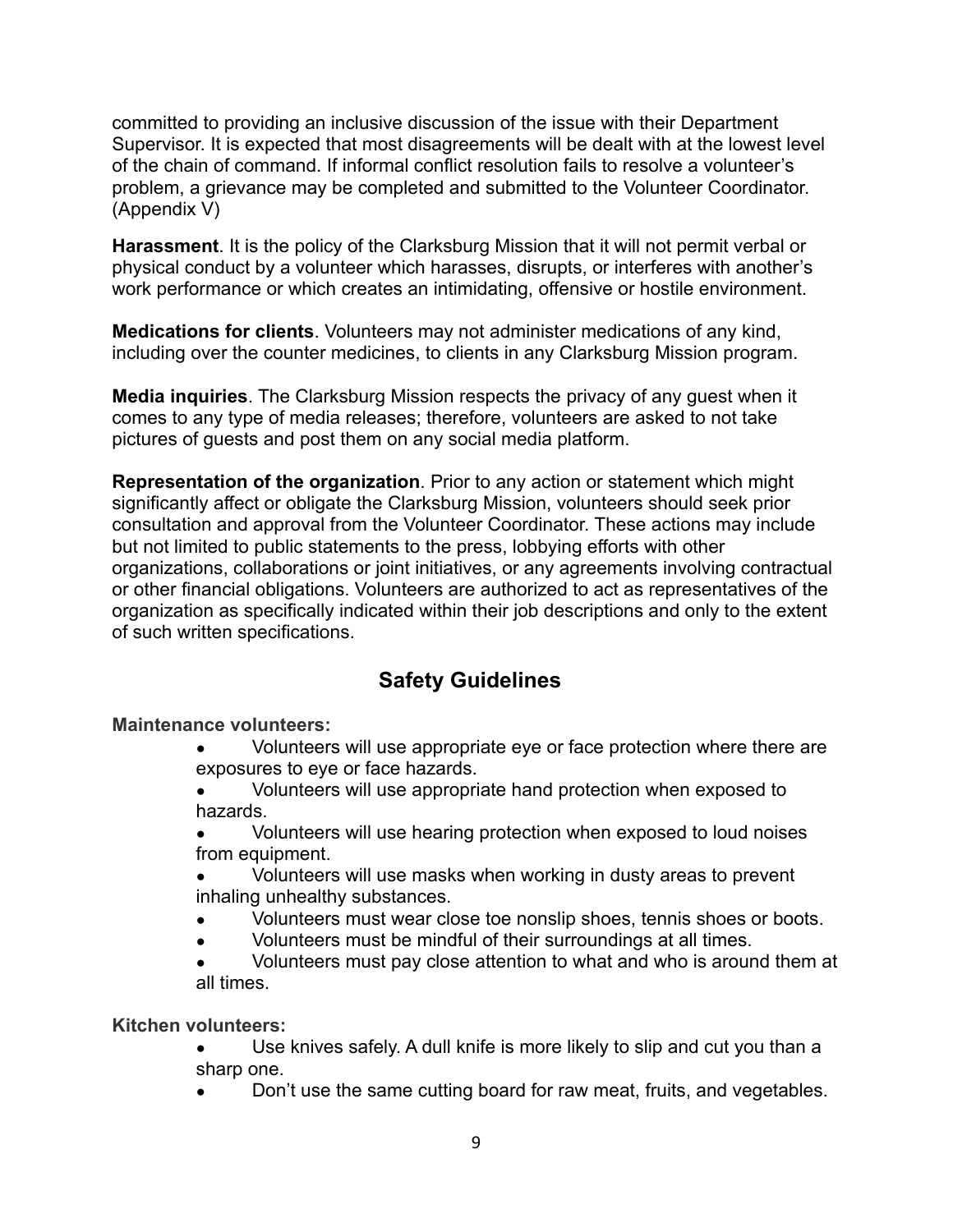- Wash your hands on a regular basis.
- Wear close toe shoes while cooking.
- Don't wear baggy or floppy shirts.

When cooking, make sure that pot and pan handles are turned toward the center of the stovetop.

- Don't set a hot glass dish on a wet or cold surface.
- Angle the lid away from you when you lift it, to avoid getting dripped on.

Stir away from your body so you don't get splashed by bubbling sauces.

- Don't use metal utensils on nonstick pans.
- Make sure to date all food that goes in the cooler.
- Put out grease and electric fires by extinguishing them using baking soda or a pan cover.
- Put out a fire inside your oven with an extinguisher.
- Put out a microwave fire by turning off the appliance and keeping the door closed.

#### **Office volunteers:**

General

- Do not stand on furniture to reach high places.
- Use the ladder or step stool to retrieve or store items that are located above your head. Do not jump from ladders or step stools.
- Do not block your view by carrying large or bulky items; use the dolly or hand truck or get assistance from a fellow employee.
- Do not tilt the chair you are sitting in. Keep all chair legs on the floor.
- Do not kick objects out of your pathway; pick them up or push them out of the way.
- Open only one file cabinet drawer at a time. Close the filing cabinet drawer you are working in before opening another filing drawer in the same cabinet.
- Volunteers may wear shirts with collars or t-shirts, jeans, shorts or cargo pants, Shoes, boots or sandals.

#### Paper cutter/shredder

- Position hands and fingers onto the handle of the paper cutter before pressing down on the blade.
- Keep the paper cutter handle in the closed or locked position when it is not being used.
- Do not use paper cutting devices if the finger guard is missing.
- Do not place your fingers in or near the feed of a paper shredder.

#### **Education/Life Skills volunteers:**

- Do not stand on furniture to reach high places.
- Use the ladder or step stool to retrieve or store items that are located above your head. Do not jump from ladders or step stools.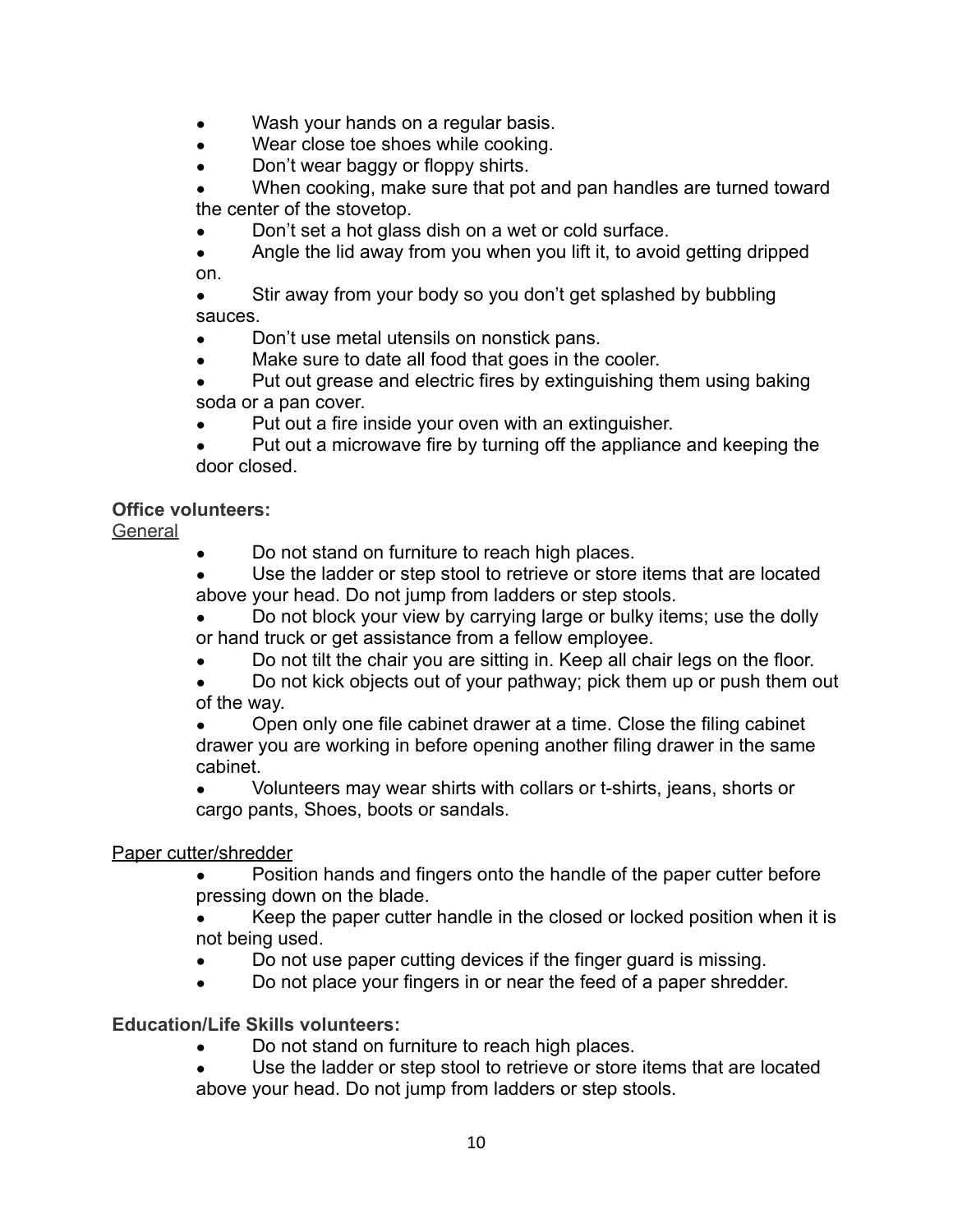Do not block your view by carrying large or bulky items; use the dolly or hand truck or get assistance from a fellow employee.

Do not tilt the chair you are sitting in. Keep all chair legs on the floor.

Do not kick objects out of your pathway; pick them up or push them out of the way.

Volunteers may wear shirts with collars or t-shirts, jeans, shorts or cargo pants, Shoes, boots or sandals.

**Driver volunteers:**

Drivers who operate their own vehicles must carry personal auto insurance.

Drivers who operate Clarksburg Mission vehicles must be approved by mission auto insurance.

Drivers must adhere to basic practices such as buckling seatbelts and refrain from using their phone while driving.

Drivers are to follow the maintenance checklist and put gas in the vehicle every time it is used.

**Special event/Fundraising volunteers:**

Do not stand on furniture to reach high places.

Use the ladder or step stool to retrieve or store items that are located above your head. Do not jump from ladders or step stools.

Do not block your view by carrying large or bulky items; use the dolly or hand truck or get assistance from a fellow employee.

Do not tilt the chair you are sitting in. Keep all chair legs on the floor.

Do not kick objects out of your pathway; pick them up or push them out of the way.

Volunteers may wear shirts with collars or t-shirts, jeans, shorts or cargo pants, Shoes, boots or sandals.

**Cleaning volunteers:**

Never hug a full bag or sling it over your shoulder. Handle it from the top.

When removing trash out of the cans, remember the three T's: Tie the bag top, Tip the can and Take the bag out carefully.

To throw full bags into a dumpster, place one gloved hand under the bag and one hand on the top and place into the dumpster

Gloves must be worn when you are exposed to chemicals.

Whenever possible, clean floors when traffic is the lightest and wet on only a small area at a time.

Volunteers must wear close toe nonslip shoes, tennis shoes or boots.

When using products like furniture polish or stainless steel cleaner,

these make floors slick and dangerous. Spray these types of products directly on cloths.

When you need a ladder use one. Do not use boxes or chairs.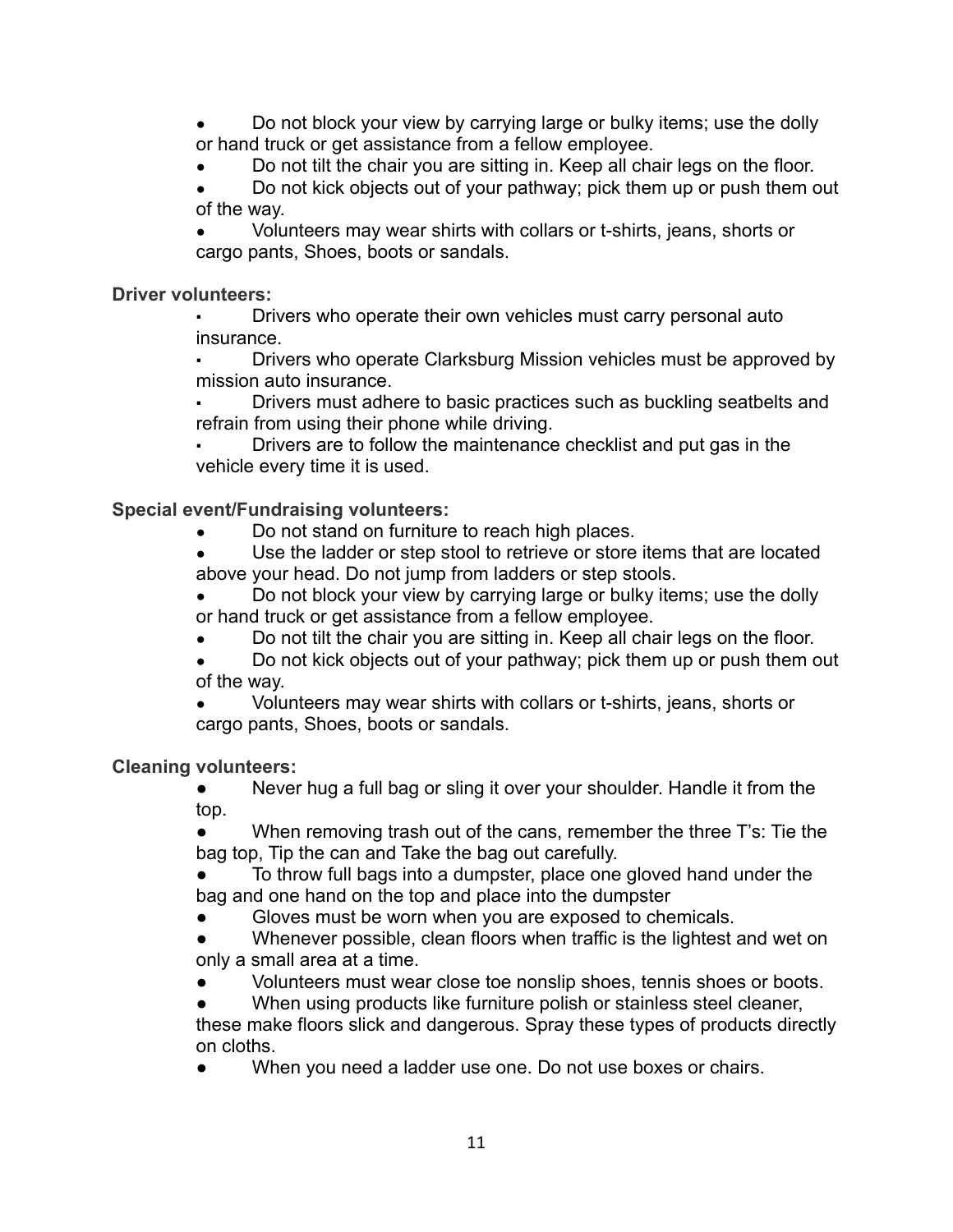When lifting objects, squat down to the load, bend your knees while keeping your back straight, get a good grip and lift. Lift with your legs while keeping your back vertical and your elbows and hands close to your body as possible.

Never fill mop buckets more than  $\frac{3}{4}$  full. They will be lighter and less likely to spill.

Never mix chemicals without carefully reading instructions. NEVER MIX AMMONIA AND BLEACH. THE FUMES FROM THIS COMBINATION ARE DEADLY.

If something is poured into another container such as a spray bottle or bucket, the container must be labeled. If you can't read it or there is no label do not use it.

Never mix chemicals over areas that are easily stained. If you spill while mixing, clean up right away.

Do not try to guess what is in unlabeled containers by sniffing them. A small sniff of the wrong chemical can be deadly!

Never mix or handle chemicals without wearing the necessary Personal Protective Equipment, PPEs.

● **Baler volunteers:**

> Only trained Clarksburg Mission staff members are allowed to operate forklifts or other power equipment.

• No horseplay is permitted in the baler area.

Climbing on equipment, machinery, racks, and pallet stacks is prohibited.

Volunteers must report all accidents and injuries or unsafe conditions or practices to the supervisor.

#### **Cleaning project volunteers:**

Volunteers will use appropriate eye protection where there are exposures to eye hazards.

• Volunteers will use appropriate hand protection when exposed to hazards.

Volunteers will use masks when working in dusty areas to prevent inhaling unhealthy substances.

Volunteers must wear close toe nonslip shoes, tennis shoes or boots.

#### **Declutter project volunteers:**

Volunteers will use appropriate eye protection where there are exposures to eye hazards.

Volunteers will use appropriate hand protection when exposed to hazards.

Volunteers will use masks when working in dusty areas to prevent inhaling unhealthy substances.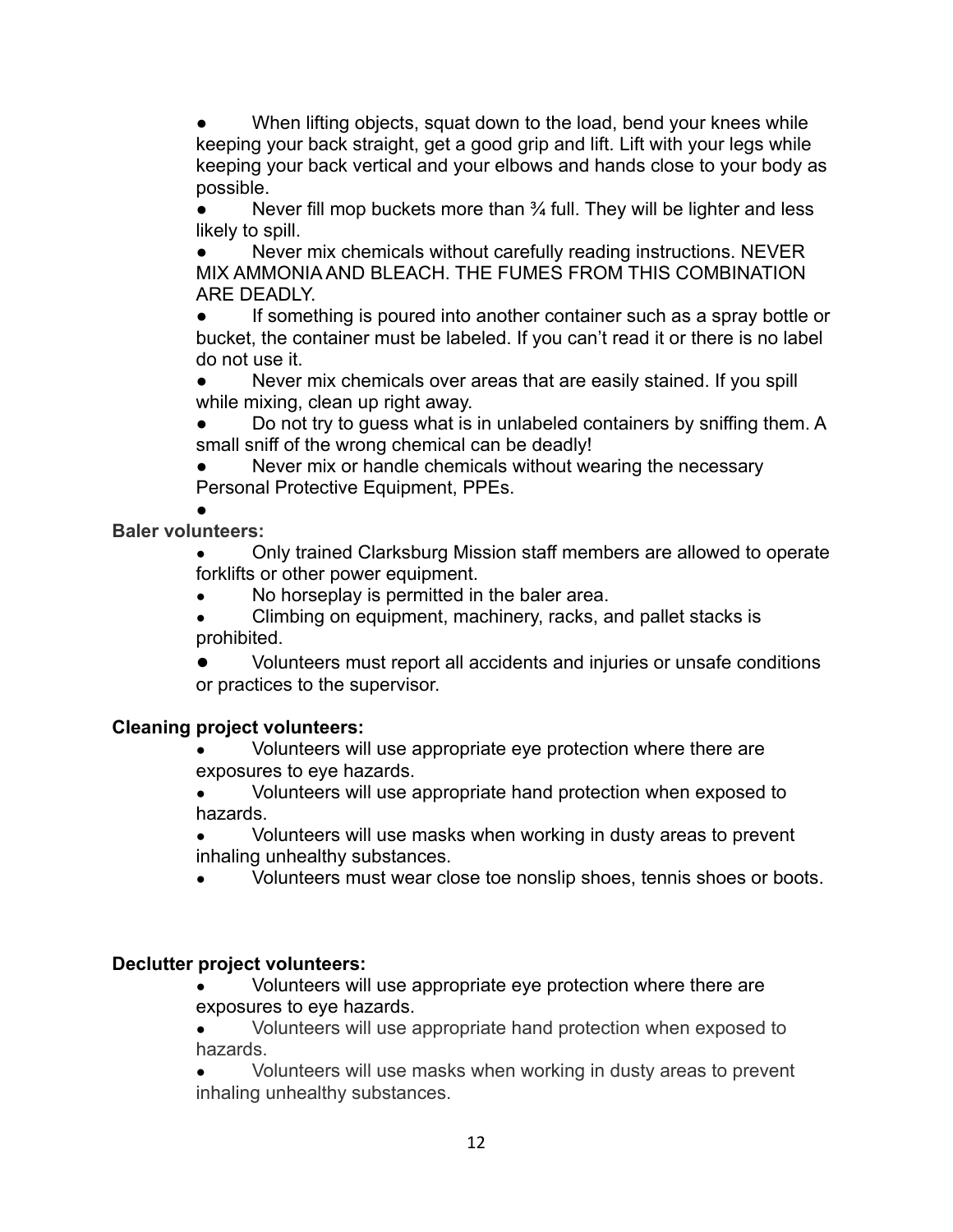Volunteers must wear close toe nonslip shoes, tennis shoes or boots.

#### **Paint removal project volunteers:**

Volunteers will use appropriate eye protection where there are exposures to eye hazards.

Volunteers will use appropriate hand protection when exposed to hazards.

Volunteers will use masks when working in dusty areas to prevent inhaling unhealthy substances.

Volunteers must wear close toe nonslip shoes, tennis shoes or boots.

#### **Litter control volunteers:**

Volunteers will use appropriate hand protection when exposed to hazards.

Volunteers will use masks when working in dusty areas to prevent inhaling unhealthy substances.

Volunteers must wear close toe shoes, tennis shoes or boots.

Do not attempt to squeeze bags to make room for more trash (injuries can result from broken or jagged objects)

Volunteers should dispose of litter bags in the mission dumpsters, if possible

### **Paperwork**

Every volunteer must complete paperwork and attend a volunteer orientation class. Orientation classes are offered the second Wednesday of every month at 5:30 pm. The following must be completed to begin volunteering:

- **Mission Volunteer Program Application**
- Volunteer Confidentiality Agreement
- Release of Liability Form for Volunteers of the Clarksburg Mission

o If anyone is under the age of 18, a parent or guardian must sign this and accompany them while they are volunteering.

#### **Badges**

Everyone that is volunteering is required to wear a "Volunteer Badge" at all times. Badges are available in the front office and in the kitchen area. You must return your badge to the front office or the kitchen. If it is after 4:00pm, return your badge to the kitchen.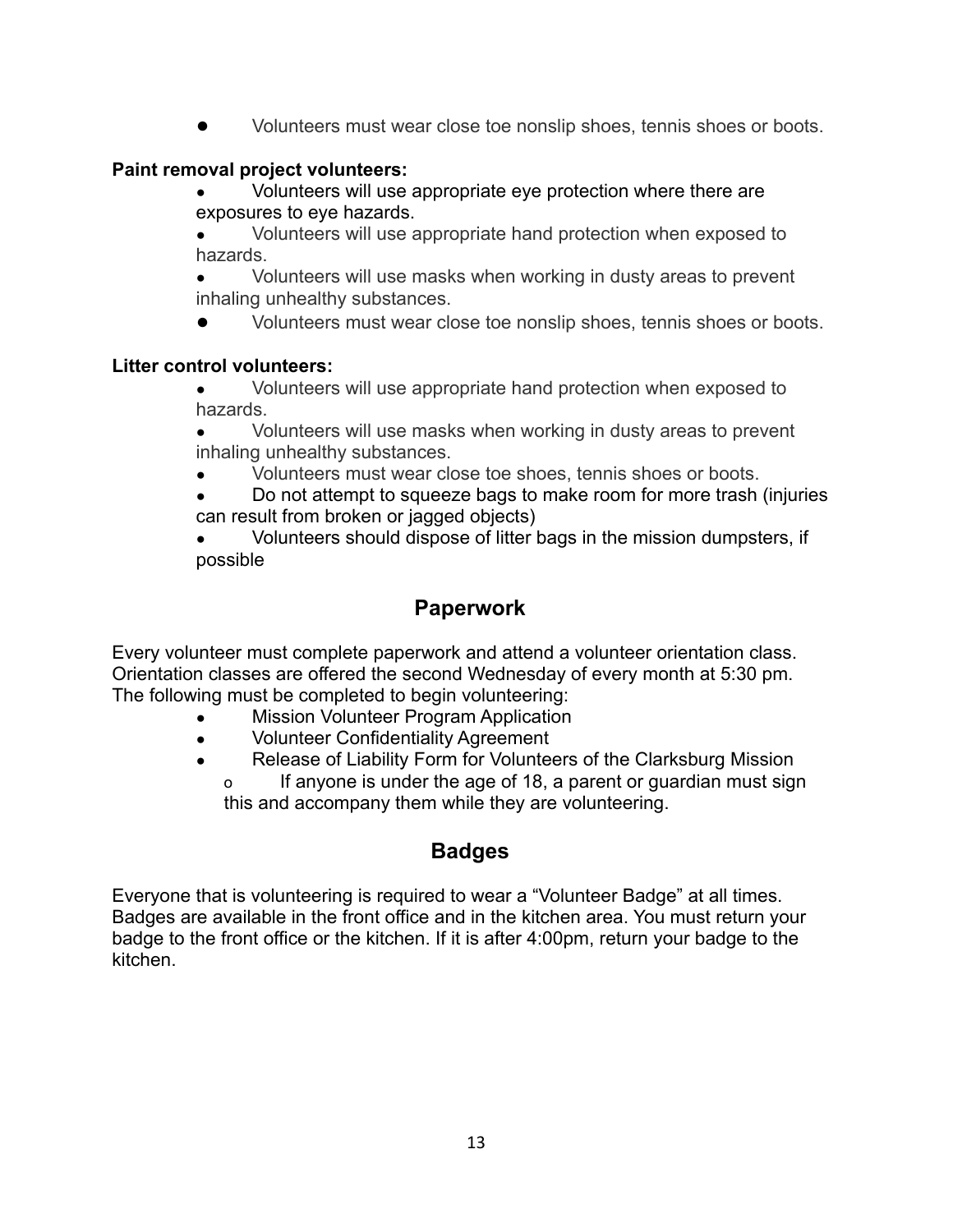## Appendix I



# Mission Volunteer Application

| Name:                                                                                                                                                                                                                             |       |                  |
|-----------------------------------------------------------------------------------------------------------------------------------------------------------------------------------------------------------------------------------|-------|------------------|
|                                                                                                                                                                                                                                   |       |                  |
|                                                                                                                                                                                                                                   | State | $\mathsf{Zip}\_$ |
| Phone                                                                                                                                                                                                                             |       |                  |
|                                                                                                                                                                                                                                   |       |                  |
| Date of Birth:                                                                                                                                                                                                                    |       |                  |
| Emergency Contact Name                                                                                                                                                                                                            |       |                  |
| Emergency Contact Phone                                                                                                                                                                                                           |       |                  |
| Do you have a valid driver's license? Yes _________ No_________<br>Days Available: Monday Tuesday Wednesday Thursday Friday Saturday<br><b>Sunday</b>                                                                             |       |                  |
| $\frac{1}{2}$ . The contract of the contract of the contract of the contract of the contract of the contract of the contract of the contract of the contract of the contract of the contract of the contract of the contract of t |       |                  |

**Hours Available:** Morning Afternoon Evening

#### **Areas Volunteers are Needed:**

Light Maintenance Kitchen Office Education Drivers Special Events Cleaning Baler

All volunteers must:

- a. Be respectful regardless of race, age, color, sex, or religion.
- a. Godly behavior and morals are our guiding principles. We expect you
- to reflect those principles.
- a. Must NOT be under the influence of drugs or alcohol.

|            | have read and agree with all the above. |
|------------|-----------------------------------------|
| Signature: |                                         |

| Date: |  |  |  |  |  |  |  |  |  |
|-------|--|--|--|--|--|--|--|--|--|
|       |  |  |  |  |  |  |  |  |  |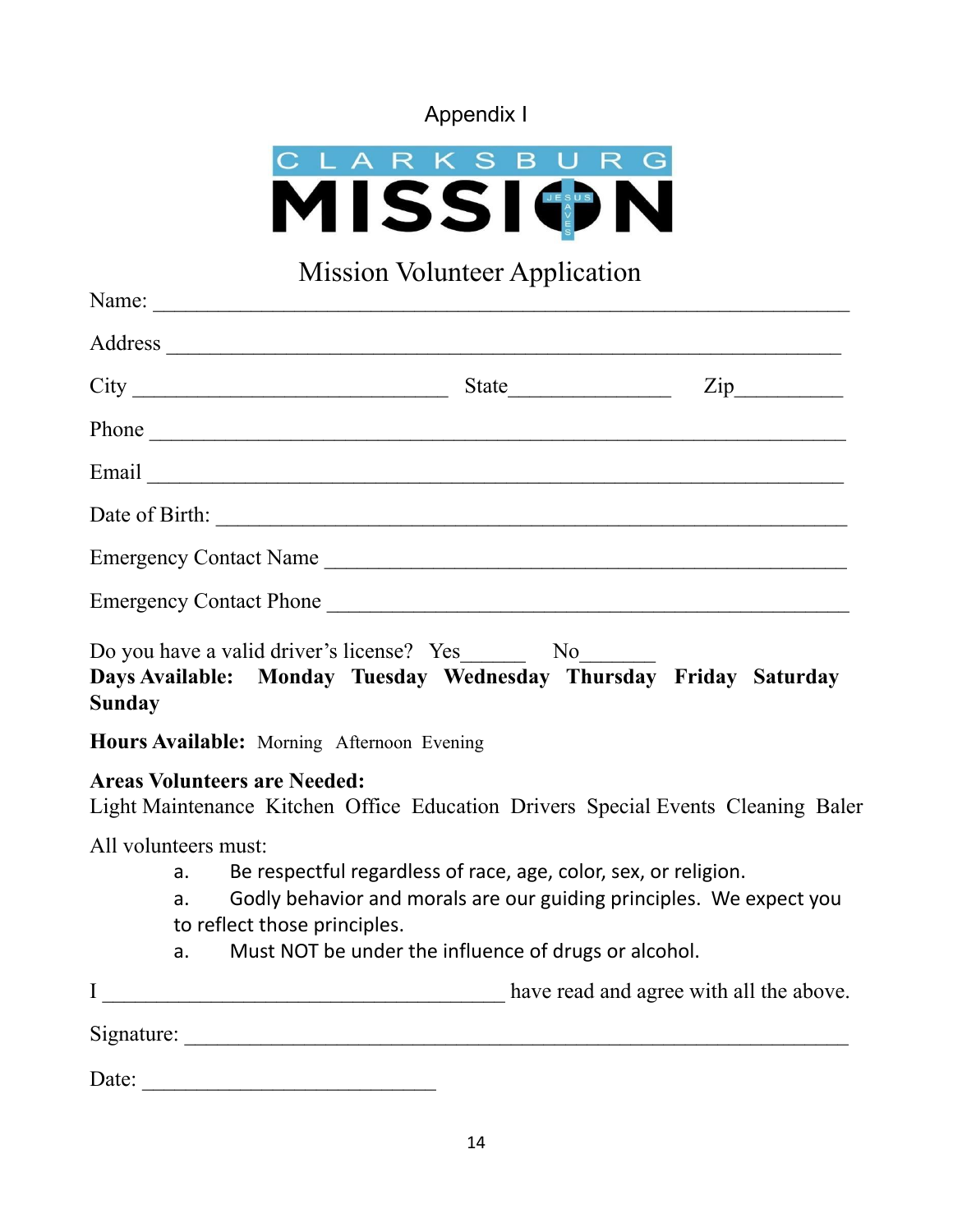# Appendix II **Clarksburg Mission**

Volunteer Confidentiality Agreement

This agreement is made on  $, 20$ , between Clarksburg Mission

and  $\Box$ 

For valuable consideration, the Employer and Volunteer agree as follows:

1. The Volunteer agrees to keep all of the Employer's business records and affairs confidential at all times during and after the term of the Volunteer's time at the Clarksburg Mission. Employer's business includes any information regarding the Employer's customers, supplies, finances, research, development, manufacturing processes, or any other technical or business information.

2. The Volunteer agrees not to make any unauthorized copies of any of the Clarksburg Mission's business information without Clarksburg Mission's Executive Director's consent, not to remove any of Employer's business records or information from the Clarksburg Mission's facilities.

Have you been convicted of a felony within the last five years?

 $\mathcal{L}_\text{max}$  , and the contract of the contract of the contract of the contract of the contract of the contract of the contract of the contract of the contract of the contract of the contract of the contract of the contr

If yes, explain (this will not exclude you from consideration):

Are you a registered sex offender?

If yes, explain:

Date: \_\_\_\_\_\_\_\_\_\_\_\_\_\_\_\_\_\_\_\_\_, 20\_\_\_\_\_\_

Signature

 $\mathcal{L}_\text{max} = \mathcal{L}_\text{max} = \mathcal{L}_\text{max} = \mathcal{L}_\text{max} = \mathcal{L}_\text{max} = \mathcal{L}_\text{max} = \mathcal{L}_\text{max} = \mathcal{L}_\text{max} = \mathcal{L}_\text{max} = \mathcal{L}_\text{max} = \mathcal{L}_\text{max} = \mathcal{L}_\text{max} = \mathcal{L}_\text{max} = \mathcal{L}_\text{max} = \mathcal{L}_\text{max} = \mathcal{L}_\text{max} = \mathcal{L}_\text{max} = \mathcal{L}_\text{max} = \mathcal{$ 

 $\mathcal{L}_\text{max}$  , and the contract of the contract of the contract of the contract of the contract of the contract of the contract of the contract of the contract of the contract of the contract of the contract of the contr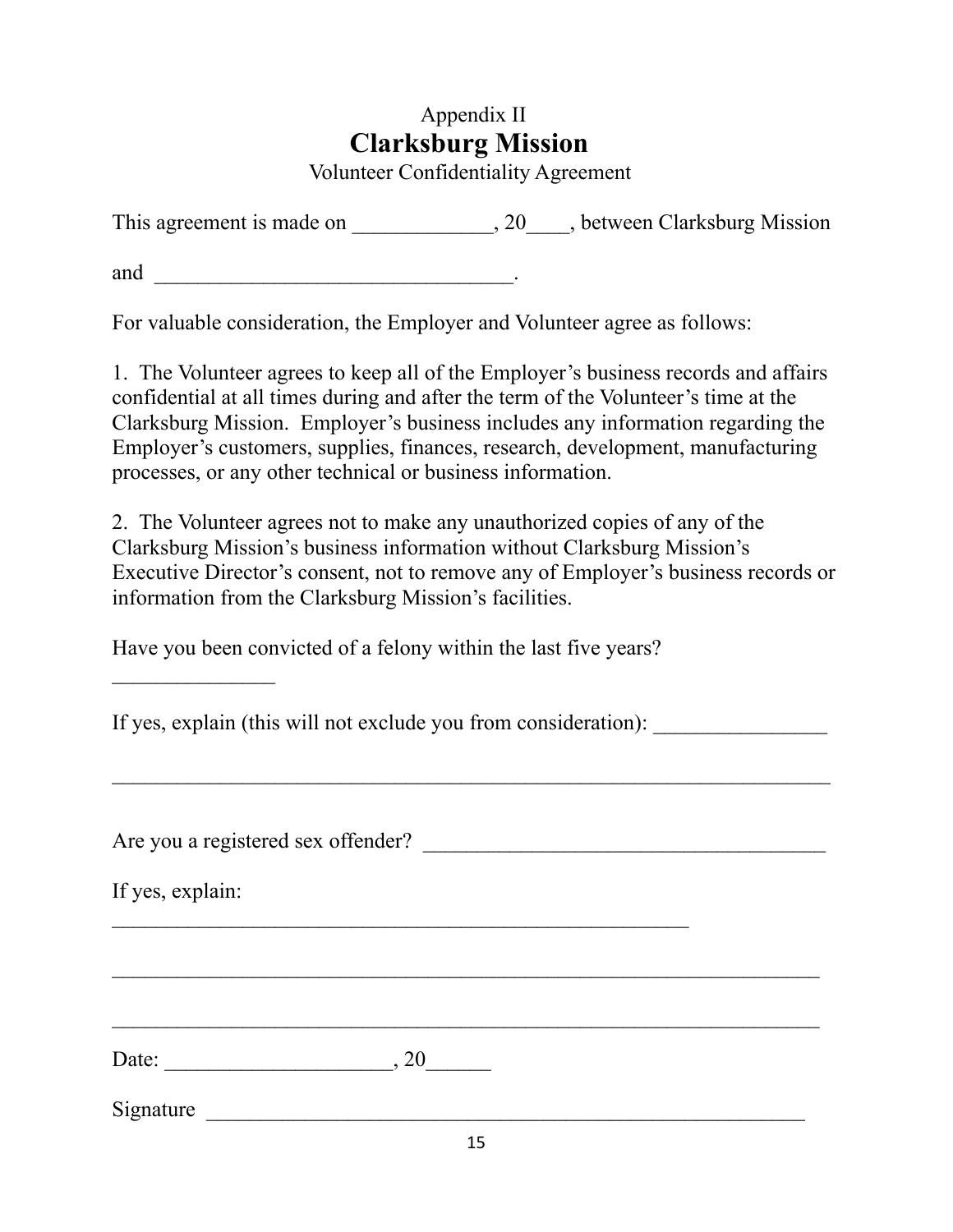# Appendix III **Release of Liability Form for Volunteers Of the Clarksburg Mission**

This form is to be read and signed by all persons intending to do volunteer work for Clarksburg Mission, or by a parent or legal guardian of any volunteer under the age of 18.

I certify that I will assume personal responsibility for my safety and myself, this includes being free from the influence of drugs and alcohol. I will use reasonable judgment concerning whatever task I undertake. I further assume responsibility to refuse any task that may present unnecessary danger, known or unknown, or any task for which I do not have appropriate skill levels of which I am not prepared to handle. I hereby release and discharge Clarksburg Mission, its agents, employees, and any persons connected with Clarksburg Mission from any and all liability, claims, and causes of action of any type arising out of or in any way connected with participation in volunteer work or activities of Clarksburg Mission.

 $\mathcal{L}_\text{max}$  , and the contract of the contract of the contract of the contract of the contract of the contract of the contract of the contract of the contract of the contract of the contract of the contract of the contr

 $\mathcal{L}_\text{max}$  , and the contract of the contract of the contract of the contract of the contract of the contract of the contract of the contract of the contract of the contract of the contract of the contract of the contr

Signature (Participant) – I certify that I am 18 years or older

Signature/Relationship (Parent or Guardian of Minor Participant)

Signature (Minor Participant)

Date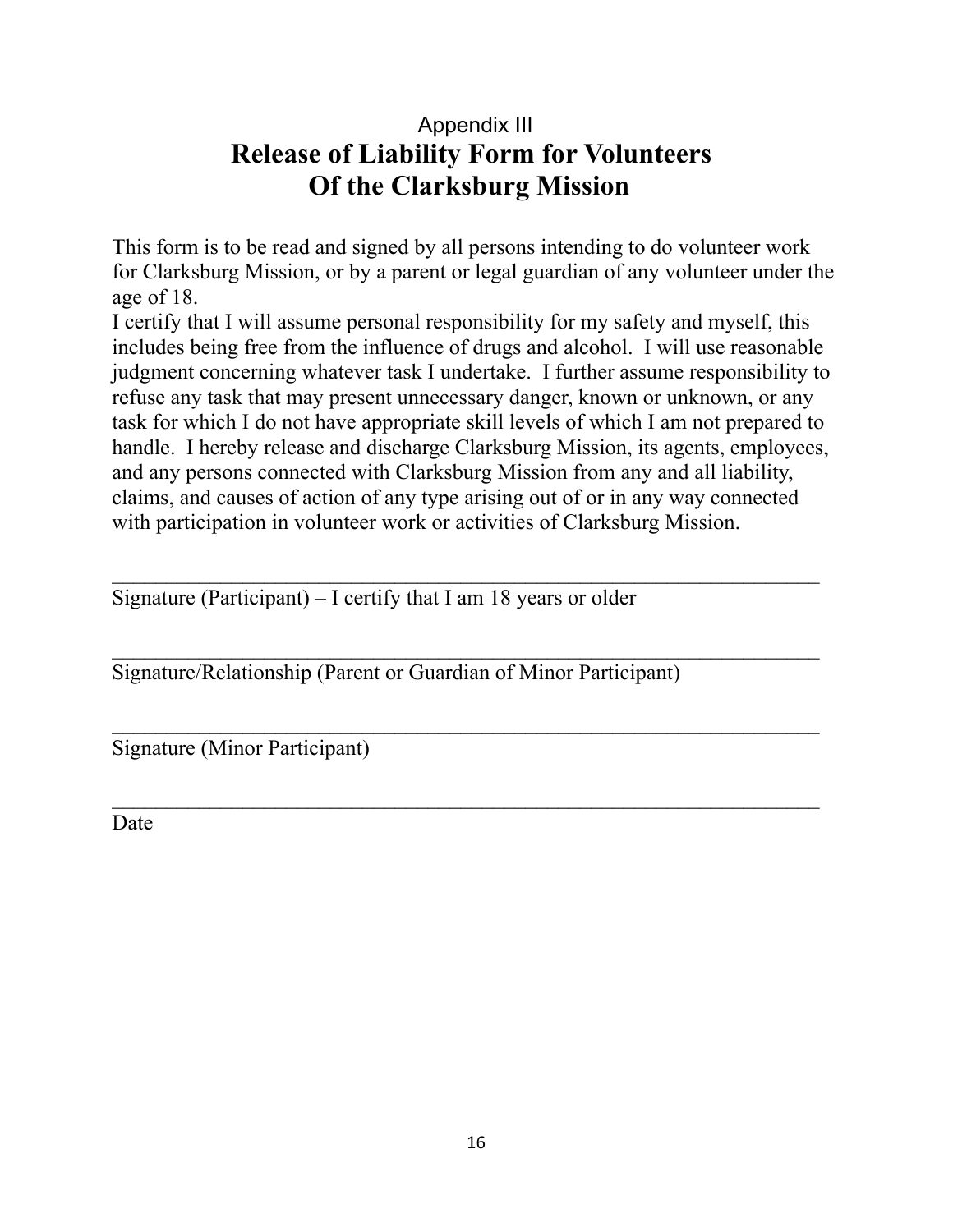## Appendix IV **VOLUNTEER INCIDENT REPORT**

Use this form to report any volunteer accident, injury, incident, close call or illness. Return completed form to the Volunteer Coordinator or Department Supervisor.

| This is documenting an:                |                                                                                                  |
|----------------------------------------|--------------------------------------------------------------------------------------------------|
|                                        |                                                                                                  |
| possible)                              | Details of person injured or involved (to be filled in by person or guardian injured/involved if |
|                                        |                                                                                                  |
| Person(s) Involved:                    |                                                                                                  |
| Department of Incident:                |                                                                                                  |
| <b>Event Details:</b>                  |                                                                                                  |
|                                        |                                                                                                  |
|                                        |                                                                                                  |
|                                        | Description of Event: (Describe tasks being performed and sequence of events)                    |
|                                        | *If more space is required, please use the back of the sheet                                     |
| (machinery or weather) Please explain: | Was event/injury caused by an unsafe act (activity or movement) or an unsafe condition           |
|                                        |                                                                                                  |
|                                        |                                                                                                  |
| ---------------------------------      | TO BE COMPLETED ONLY IF INJURY OR FIRST AID WAS REQUIRED                                         |
|                                        |                                                                                                  |
|                                        |                                                                                                  |
|                                        | WAS MEDICAL TREATMENT NECESSARY: YES ___ NO ___ IF YES, HOSPITAL ___ PHYSICIAN ___               |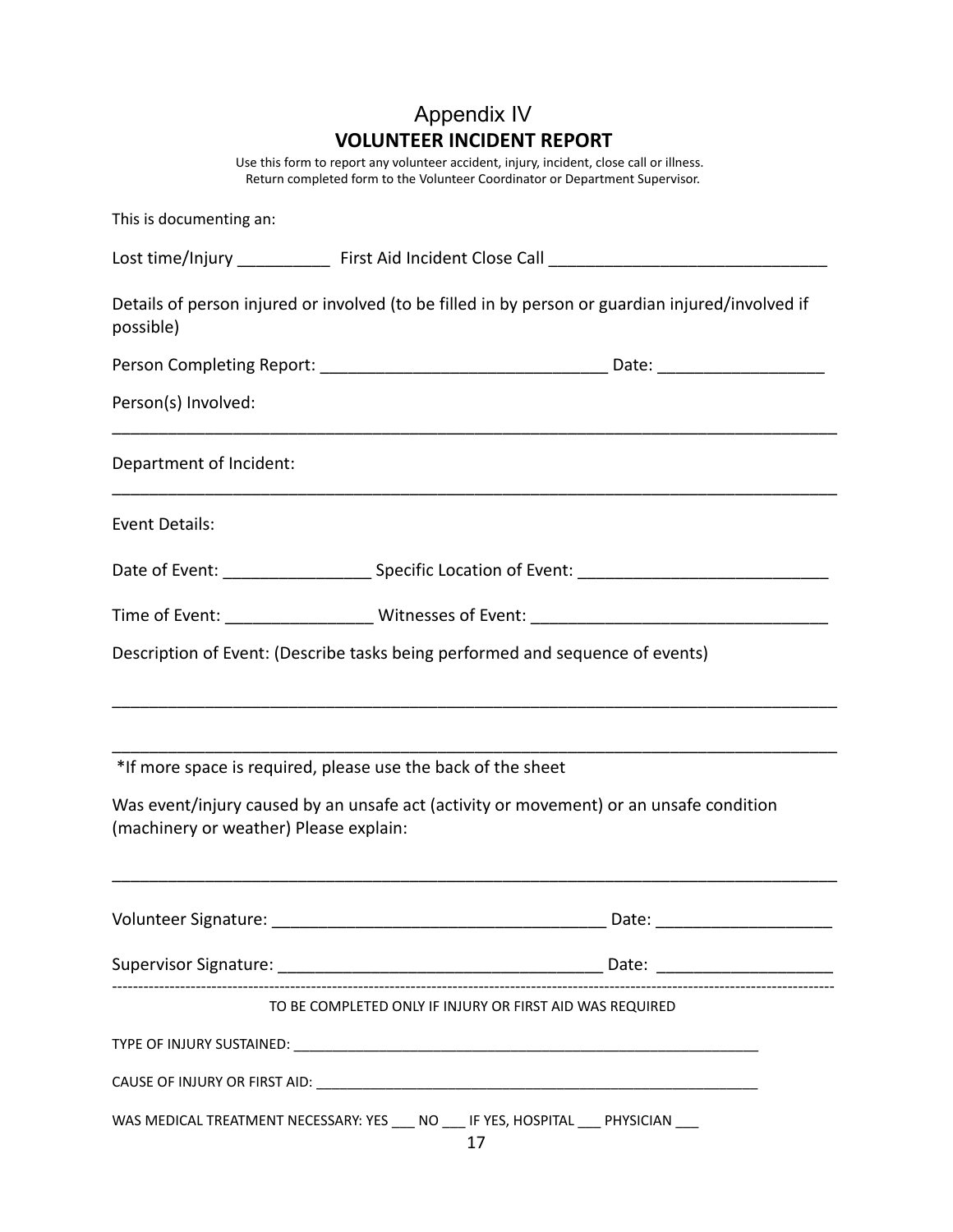# Appendix V **Volunteer Grievance Form**

|                                                                                         | Statement of Grievance (Background/Activity leading to grievance/date): |  |  |  |  |
|-----------------------------------------------------------------------------------------|-------------------------------------------------------------------------|--|--|--|--|
|                                                                                         |                                                                         |  |  |  |  |
|                                                                                         |                                                                         |  |  |  |  |
|                                                                                         |                                                                         |  |  |  |  |
| Remedy Requested:                                                                       |                                                                         |  |  |  |  |
|                                                                                         |                                                                         |  |  |  |  |
|                                                                                         |                                                                         |  |  |  |  |
|                                                                                         |                                                                         |  |  |  |  |
| Date Volunteer Coordinator was informed (See attached response): ______________________ |                                                                         |  |  |  |  |
| Date Denartment Supervisor was informed (See attached response).                        |                                                                         |  |  |  |  |

Appendix VI